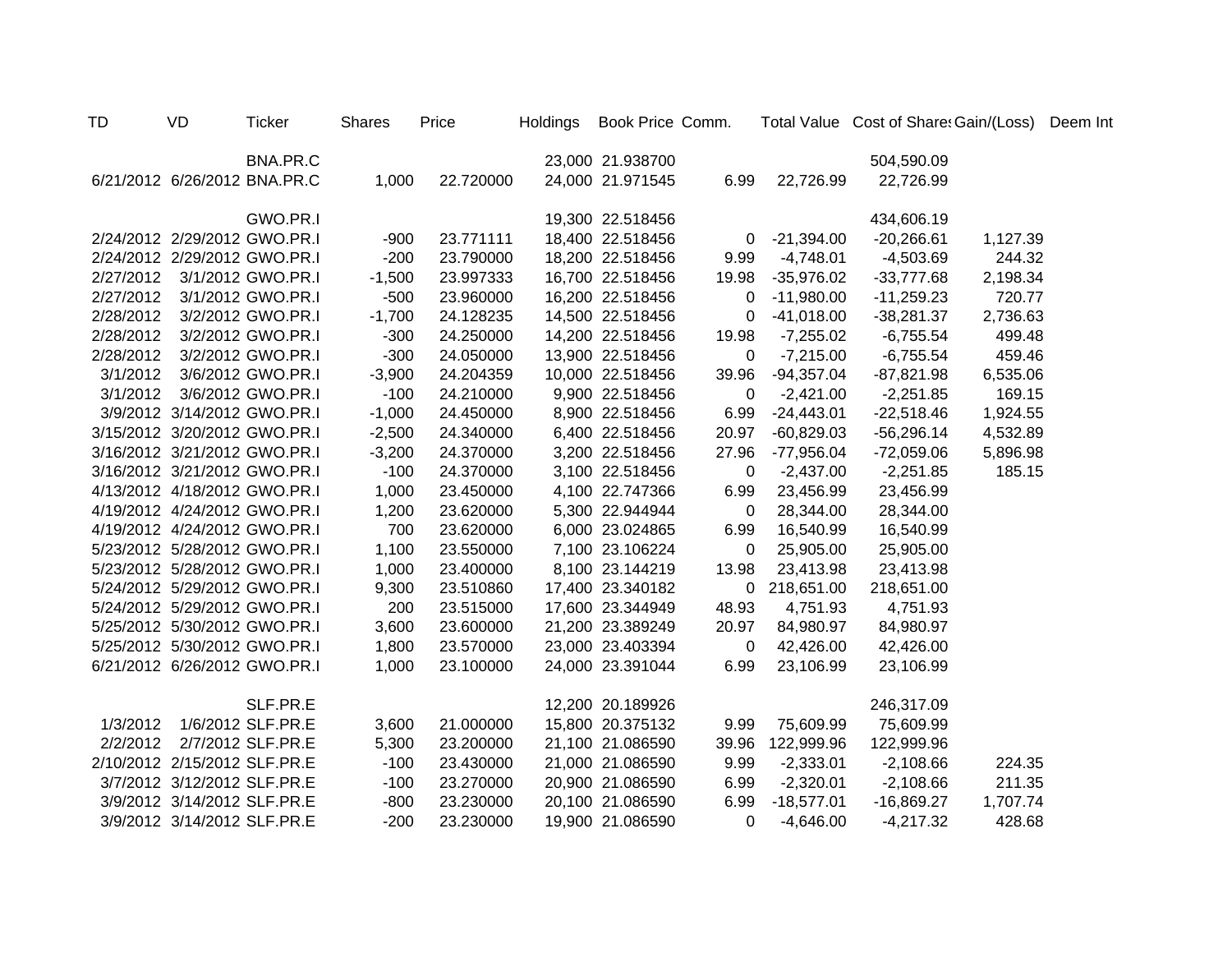|          | 3/12/2012 3/15/2012 SLF.PR.E | $-100$   | 23.280000 | 19,800 21.086590 | 6.99        | $-2,321.01$       | $-2,108.66$   | 212.35    |
|----------|------------------------------|----------|-----------|------------------|-------------|-------------------|---------------|-----------|
|          | 3/13/2012 3/16/2012 SLF.PR.E | $-2,700$ | 23.200000 | 17,100 21.086590 | 6.99        | $-62,633.01$      | $-56,933.79$  | 5,699.22  |
|          | 3/14/2012 3/19/2012 SLF.PR.E | $-800$   | 23.300000 | 16,300 21.086590 | 6.99        | $-18,633.01$      | $-16,869.27$  | 1,763.74  |
|          | 4/24/2012 4/27/2012 SLF.PR.E | 1,000    | 22.760000 | 17,300 21.183723 | 6.99        | 22,766.99         | 22,766.99     |           |
|          | 6/21/2012 6/26/2012 SLF.PR.E | 1,000    | 22.000000 | 18,300 21.228710 | 6.99        | 22,006.99         | 22,006.99     |           |
|          |                              |          |           |                  |             |                   |               |           |
|          | SLF.PR.D                     |          |           | 19,100 21.136416 |             |                   | 403,705.55    |           |
|          | 4/18/2012 4/23/2012 SLF.PR.D | $-2,500$ | 23.180800 | 16,600 21.136416 | 0           | $-57,952.00$      | $-52,841.04$  | 5,110.96  |
|          | 4/18/2012 4/23/2012 SLF.PR.D | $-500$   | 23.190000 | 16,100 21.136416 | 13.98       | $-11,581.02$      | $-10,568.21$  | 1,012.81  |
|          | MFC.PR.B                     |          |           | 3,100 22.132561  |             |                   | 68,610.94     |           |
| 3/6/2012 | 3/9/2012 MFC.PR.B            | 300      | 23.520000 | 3,400 22.257038  | 6.99        | 7,062.99          | 7,062.99      |           |
|          | 3/9/2012 3/14/2012 MFC.PR.B  | 2,200    | 23.820909 | 5,600 22.873912  | 13.98       | 52,419.98         | 52,419.98     |           |
|          | 3/12/2012 3/15/2012 MFC.PR.B | 9,400    | 23.899574 | 15,000 23.520388 |             | 55.92 224,711.92  | 224,711.92    |           |
|          | 3/12/2012 3/15/2012 MFC.PR.B | 1,000    | 23.900000 | 16,000 23.544114 | 0           | 23,900.00         | 23,900.00     |           |
|          | 3/19/2012 3/22/2012 MFC.PR.B | 100      | 23.800000 | 16,100 23.546138 | 6.99        | 2,386.99          | 2,386.99      |           |
|          | 3/20/2012 3/23/2012 MFC.PR.B | 2,000    | 23.791500 | 18,100 23.573249 | $\mathbf 0$ | 47,583.00         | 47,583.00     |           |
|          | 3/20/2012 3/23/2012 MFC.PR.B | 1,600    | 23.795625 | 19,700 23.592020 | 13.98       | 38,086.98         | 38,086.98     |           |
|          | 3/20/2012 3/23/2012 MFC.PR.B | 200      | 23.800000 | 19,900 23.594110 | $\mathbf 0$ | 4,760.00          | 4,760.00      |           |
| 4/3/2012 | 4/9/2012 MFC.PR.B            | $-900$   | 23.635556 | 19,000 23.594110 | 6.99        | $-21,265.01$      | $-21,234.70$  | 30.31     |
|          | 4/12/2012 4/17/2012 MFC.PR.B | $-1,100$ | 23.676364 | 17,900 23.594110 | 0           | $-26,044.00$      | $-25,953.52$  | 90.48     |
|          | 4/12/2012 4/17/2012 MFC.PR.B | $-900$   | 23.640000 | 17,000 23.594110 | 13.98       | $-21,262.02$      | $-21,234.70$  | 27.32     |
|          | 4/19/2012 4/24/2012 MFC.PR.B | 500      | 23.630000 | 17,500 23.595535 | 6.99        | 11,821.99         | 11,821.99     |           |
|          | 4/19/2012 4/24/2012 MFC.PR.B | 500      | 23.630000 | 18,000 23.596493 | 0           | 11,815.00         | 11,815.00     |           |
|          | MFC.PR.C                     |          |           | 20,100 22.271879 |             |                   | 447,664.77    |           |
| 3/6/2012 | 3/9/2012 MFC.PR.C            | $-1,000$ | 23.301000 | 19,100 22.271879 | 6.99        | $-23,294.01$      | $-22,271.88$  | 1,022.13  |
|          | 3/8/2012 3/13/2012 MFC.PR.C  | $-100$   | 23.690000 | 19,000 22.271879 | 0           | $-2,369.00$       | $-2,227.19$   | 141.81    |
|          | 3/8/2012 3/13/2012 MFC.PR.C  | $-100$   | 23.690000 | 18,900 22.271879 | 6.99        | $-2,362.01$       | $-2,227.19$   | 134.82    |
|          | 3/9/2012 3/14/2012 MFC.PR.C  | $-5,700$ | 23.554211 | 13,200 22.271879 |             | $0 - 134,259.00$  | $-126,949.71$ | 7,309.29  |
|          | 3/9/2012 3/14/2012 MFC.PR.C  | $-900$   | 23.416667 | 12,300 22.271879 | 0           | $-21,075.00$      | $-20,044.69$  | 1,030.31  |
|          | 3/9/2012 3/14/2012 MFC.PR.C  | $-800$   | 23.560000 | 11,500 22.271879 | 48.93       | $-18,799.07$      | $-17,817.50$  | 981.57    |
|          | 3/12/2012 3/15/2012 MFC.PR.C | $-9,800$ | 23.700000 | 1,700 22.271879  |             | 55.92 -232,204.08 | $-218,264.41$ | 13,939.67 |
|          | 3/12/2012 3/15/2012 MFC.PR.C | $-600$   | 23.700000 | 1,100 22.271879  | 0           | $-14,220.00$      | $-13,363.13$  | 856.87    |
|          | 3/20/2012 3/23/2012 MFC.PR.C | $-800$   | 23.726250 | 300 22.271879    | 6.99        | $-18,974.01$      | $-17,817.50$  | 1,156.51  |
|          | 3/20/2012 3/23/2012 MFC.PR.C | $-300$   | 23.720000 | 0 22.271879      | 0           | $-7,116.00$       | $-6,681.56$   | 434.44    |
| 4/3/2012 | 4/9/2012 MFC.PR.C            | 1,000    | 23.250000 | 1,000 23.256990  | 6.99        | 23,256.99         | 23,256.99     |           |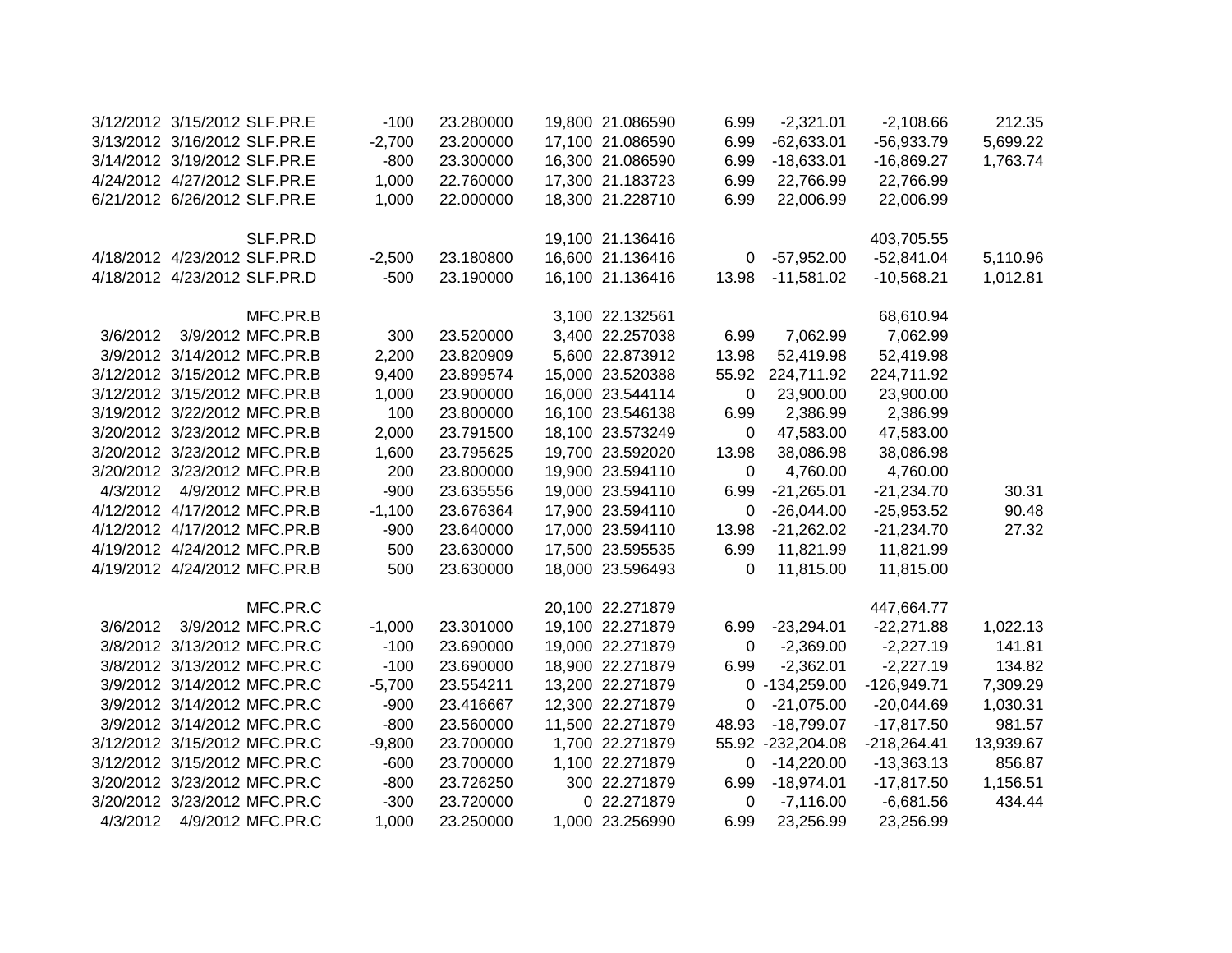|           |                             | 4/4/2012 4/10/2012 MFC.PR.C  | 400      | 23.150000 | 1,400 23.231414  | 6.99        | 9,266.99      | 9,266.99      |          |
|-----------|-----------------------------|------------------------------|----------|-----------|------------------|-------------|---------------|---------------|----------|
|           |                             | 4/5/2012 4/11/2012 MFC.PR.C  | 500      | 23.236000 | 1,900 23.232621  | $\mathbf 0$ | 11,618.00     | 11,618.00     |          |
|           |                             | 4/5/2012 4/11/2012 MFC.PR.C  | 500      | 23.220000 | 2,400 23.232904  | 6.99        | 11,616.99     | 11,616.99     |          |
|           |                             | 4/9/2012 4/12/2012 MFC.PR.C  | 300      | 23.200000 | 2,700 23.231837  | 6.99        | 6,966.99      | 6,966.99      |          |
|           |                             | 4/10/2012 4/13/2012 MFC.PR.C | 1,000    | 23.240000 | 3,700 23.235932  | 6.99        | 23,246.99     | 23,246.99     |          |
|           |                             | 4/12/2012 4/17/2012 MFC.PR.C | 1,300    | 23.144615 | 5,000 23.214986  | 13.98       | 30,101.98     | 30,101.98     |          |
|           |                             | 4/12/2012 4/17/2012 MFC.PR.C | 100      | 23.220000 | 5,100 23.215084  | $\mathbf 0$ | 2,322.00      | 2,322.00      |          |
|           |                             | 4/12/2012 4/17/2012 MFC.PR.C | 100      | 23.220000 | 5,200 23.215179  | 0           | 2,322.00      | 2,322.00      |          |
|           |                             | 4/24/2012 4/27/2012 MFC.PR.C | 600      | 23.116667 | 5,800 23.206193  | 6.99        | 13,876.99     | 13,876.99     |          |
|           |                             | 6/21/2012 6/26/2012 MFC.PR.C | 1,000    | 22.256000 | 6,800 23.067487  | 6.99        | 22,262.99     | 22,262.99     |          |
|           |                             | RY.PR.P                      |          |           | 1,700 27.266027  |             |               | 46,352.25     |          |
|           |                             | RY.PR.X                      |          |           | 6,300 27.440912  |             |               | 172,877.74    |          |
|           |                             | RY.PR.R                      |          |           | 4,700 27.726198  |             |               | 130,313.13    |          |
| 1/3/2012  |                             | 1/6/2012 RY.PR.R             | 300      | 27.150000 | 5,000 27.693625  | 9.99        | 8,154.99      | 8,154.99      |          |
| 1/4/2012  |                             | 1/9/2012 RY.PR.R             | 1,000    | 27.150000 | 6,000 27.604685  | 9.99        | 27,159.99     | 27,159.99     |          |
| 2/3/2012  |                             | 2/8/2012 RY.PR.R             | 900      | 27.050000 | 6,900 27.533783  | 9.99        | 24,354.99     | 24,354.99     |          |
| 2/3/2012  |                             | 2/8/2012 RY.PR.R             | 500      | 27.050000 | 7,400 27.501095  | 0           | 13,525.00     | 13,525.00     |          |
|           |                             | SLF.PR.C                     |          |           | 14,300 21.358693 |             |               | 305,429.31    |          |
| 2/2/2012  |                             | 2/7/2012 SLF.PR.C            | $-5,500$ | 23.072909 | 8,800 21.358693  |             | 0 -126,901.00 | $-117,472.81$ | 9,428.19 |
| 2/2/2012  |                             | 2/7/2012 SLF.PR.C            | $-500$   | 23.060000 | 8,300 21.358693  | 49.95       | $-11,480.05$  | $-10,679.35$  | 800.70   |
| 2/2/2012  |                             | 2/7/2012 SLF.PR.C            | 700      | 23.110000 | 9,000 21.496016  | 9.99        | 16,186.99     | 16,186.99     |          |
|           |                             | 2/10/2012 2/15/2012 SLF.PR.C | 1,000    | 23.250000 | 10,000 21.672413 | 9.99        | 23,259.99     | 23,259.99     |          |
|           |                             | 3/7/2012 3/12/2012 SLF.PR.C  | 1,000    | 23.100000 | 11,000 21.802829 | 6.99        | 23,106.99     | 23,106.99     |          |
|           |                             | 3/9/2012 3/14/2012 SLF.PR.C  | 1,000    | 23.100000 | 12,000 21.911509 | 6.99        | 23,106.99     | 23,106.99     |          |
|           |                             | 3/13/2012 3/16/2012 SLF.PR.C | 2,700    | 23.092593 | 14,700 22.128919 | 6.99        | 62,356.99     | 62,356.99     |          |
|           |                             | 3/14/2012 3/19/2012 SLF.PR.C | 1,000    | 23.150000 | 15,700 22.194401 | 6.99        | 23,156.99     | 23,156.99     |          |
|           |                             | 4/17/2012 4/20/2012 SLF.PR.C | 500      | 23.030000 | 16,200 22.220623 | 6.99        | 11,521.99     | 11,521.99     |          |
|           |                             | 4/18/2012 4/23/2012 SLF.PR.C | 3,000    | 23.088333 | 19,200 22.356930 | 13.98       | 69,278.98     | 69,278.98     |          |
|           |                             | 6/21/2012 6/26/2012 SLF.PR.C | 1,000    | 21.880000 | 20,200 22.333666 | 6.99        | 21,886.99     | 21,886.99     |          |
|           |                             | IAG.PR.F                     |          |           | 4,800 25.721644  |             |               | 123,463.89    |          |
|           | 1/5/2012 1/10/2012 IAG.PR.F |                              | 1,000    | 25.940000 | 5,800 25.761014  | 9.99        | 25,949.99     | 25,949.99     |          |
| 1/30/2012 |                             | 2/2/2012 IAG.PR.F            | $-1,000$ | 26.550000 | 4,800 25.761014  | 9.99        | $-26,540.01$  | $-25,761.01$  | 779.00   |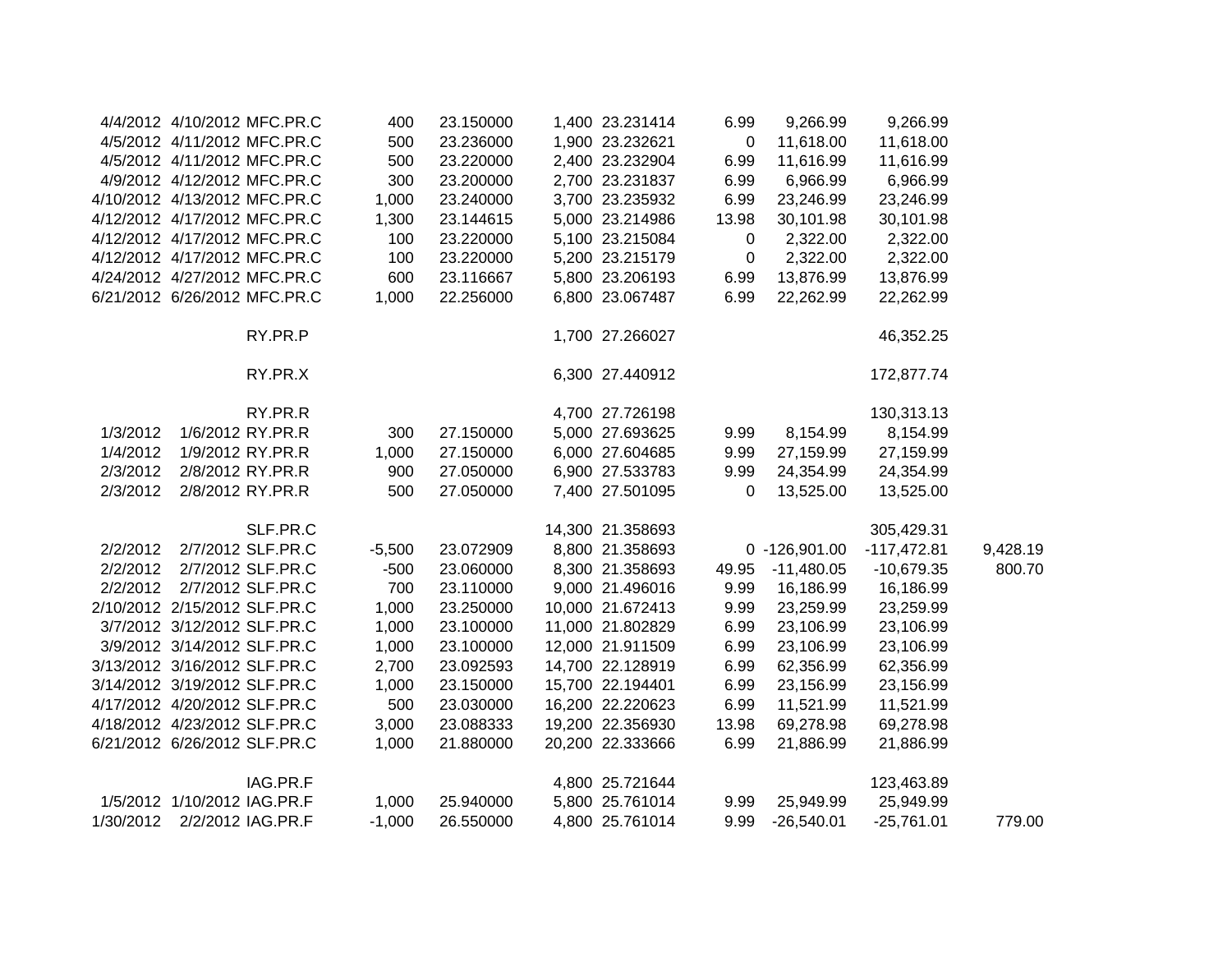| 2/2/2012  |                              | 2/7/2012 IAG.PR.F            | 1,000    | 26.634000 | 5,800 25.913251  | 9.99        | 26,643.99     | 26,643.99    |           |
|-----------|------------------------------|------------------------------|----------|-----------|------------------|-------------|---------------|--------------|-----------|
|           | 2/8/2012 2/13/2012 IAG.PR.F  |                              | 1,500    | 26.670000 | 7,300 26.071485  | 19.98       | 40,024.98     | 40,024.98    |           |
|           | 2/14/2012 2/17/2012 IAG.PR.F |                              | $-1,100$ | 26.600000 | 6,200 26.071485  | 9.99        | $-29,250.01$  | $-28,678.63$ | 571.38    |
|           | 2/24/2012 2/29/2012 IAG.PR.F |                              | $-1,000$ | 26.700000 | 5,200 26.071485  | 9.99        | $-26,690.01$  | $-26,071.48$ | 618.53    |
|           | 3/7/2012 3/12/2012 IAG.PR.F  |                              | $-400$   | 26.150000 | 4,800 26.071485  | 6.99        | $-10,453.01$  | $-10,428.59$ | 24.42     |
|           | 3/8/2012 3/13/2012 IAG.PR.F  |                              | $-600$   | 26.280000 | 4,200 26.071485  | 6.99        | $-15,761.01$  | $-15,642.89$ | 118.12    |
|           | 3/12/2012 3/15/2012 IAG.PR.F |                              | $-100$   | 26.500000 | 4,100 26.071485  | 6.99        | $-2,643.01$   | $-2,607.15$  | 35.86     |
| 5/29/2012 | 6/1/2012 IAG.PR.F            |                              | $-900$   | 26.300000 | 3,200 26.071485  | 6.99        | $-23,663.01$  | $-23,464.34$ | 198.67    |
|           |                              |                              |          |           |                  |             |               |              |           |
|           |                              | GWO.PR.L                     |          |           | 2,400 25.492875  |             |               | 61,182.90    |           |
| 2/2/2012  |                              | 2/7/2012 GWO.PR.L            | $-1,000$ | 26.584000 | 1,400 25.492875  | 9.99        | $-26,574.01$  | $-25,492.88$ | 1,081.13  |
| 2/3/2012  |                              | 2/8/2012 GWO.PR.L            | $-1,400$ | 26.570000 | 0 25.492875      | 9.99        | $-37,188.01$  | $-35,690.03$ | 1,497.98  |
|           |                              | 2/13/2012 2/16/2012 GWO.PR.L | 2,000    | 26.095000 | 2,000 26.104990  | 19.98       | 52,209.98     | 52,209.98    |           |
|           |                              | 2/14/2012 2/17/2012 GWO.PR.L | 2,000    | 26.050000 | 4,000 26.082490  | 19.98       | 52,119.98     | 52,119.98    |           |
|           |                              | 2/17/2012 2/23/2012 GWO.PR.L | 1,000    | 26.210000 | 5,000 26.109990  | 9.99        | 26,219.99     | 26,219.99    |           |
| 2/28/2012 |                              | 3/2/2012 GWO.PR.L            | 1,000    | 26.150000 | 6,000 26.118323  | 9.99        | 26,159.99     | 26,159.99    |           |
| 3/6/2012  |                              | 3/9/2012 GWO.PR.L            | 400      | 26.020000 | 6,400 26.112178  | 0           | 10,408.00     | 10,408.00    |           |
| 3/6/2012  |                              | 3/9/2012 GWO.PR.L            | 300      | 26.020000 | 6,700 26.109094  | 6.99        | 7,812.99      | 7,812.99     |           |
| 3/6/2012  |                              | 3/9/2012 GWO.PR.L            | 300      | 26.020000 | 7,000 26.105276  | 0           | 7,806.00      | 7,806.00     |           |
|           |                              | 3/7/2012 3/12/2012 GWO.PR.L  | 800      | 26.000000 | 7,800 26.095374  | 6.99        | 20,806.99     | 20,806.99    |           |
|           |                              | 3/7/2012 3/12/2012 GWO.PR.L  | 500      | 26.000000 | 8,300 26.089629  | $\mathbf 0$ | 13,000.00     | 13,000.00    |           |
|           |                              | 3/13/2012 3/16/2012 GWO.PR.L | 1,300    | 25.990000 | 9,600 26.076866  | 6.99        | 33,793.99     | 33,793.99    |           |
|           |                              | 3/15/2012 3/20/2012 GWO.PR.L | 2,300    | 26.197391 | 11,900 26.101335 | 13.98       | 60,267.98     | 60,267.98    |           |
|           |                              | 3/16/2012 3/21/2012 GWO.PR.L | 4,000    | 26.075000 | 15,900 26.096029 | 20.97       | 104,320.97    | 104,320.97   |           |
|           |                              | 3/19/2012 3/22/2012 GWO.PR.L | 1,000    | 25.936000 | 16,900 26.086973 | 6.99        | 25,942.99     | 25,942.99    |           |
|           |                              | 5/23/2012 5/28/2012 GWO.PR.L | $-1,400$ | 26.138571 | 15,500 26.086973 | 0           | $-36,594.00$  | $-36,521.76$ | 72.24     |
|           |                              | 5/23/2012 5/28/2012 GWO.PR.L | $-500$   | 26.120000 | 15,000 26.086973 | 13.98       | $-13,046.02$  | $-13,043.49$ | 2.53      |
|           |                              | 5/23/2012 5/28/2012 GWO.PR.L | $-100$   | 26.120000 | 14,900 26.086973 | 0           | $-2,612.00$   | $-2,608.70$  | 3.30      |
|           |                              | 5/24/2012 5/29/2012 GWO.PR.L | $-1,300$ | 26.110000 | 13,600 26.086973 | 13.98       | $-33,929.02$  | $-33,913.07$ | 15.95     |
|           |                              | 5/25/2012 5/30/2012 GWO.PR.L | $-100$   | 26.120000 | 13,500 26.086973 | 6.99        | $-2,605.01$   | $-2,608.70$  | $-3.69$   |
| 5/30/2012 |                              | 6/4/2012 GWO.PR.L            | $-1,700$ | 25.950000 | 11,800 26.086973 | 13.98       | $-44,101.02$  | $-44,347.85$ | $-246.83$ |
| 5/31/2012 |                              | 6/5/2012 GWO.PR.L            | $-1,500$ | 25.845333 | 10,300 26.086973 | 13.98       | $-38,754.02$  | $-39,130.46$ | $-376.44$ |
| 5/31/2012 |                              | 6/5/2012 GWO.PR.L            | $-500$   | 25.800000 | 9,800 26.086973  | 0           | $-12,900.00$  | $-13,043.49$ | $-143.49$ |
| 6/1/2012  |                              | 6/6/2012 GWO.PR.L            | $-1,600$ | 25.702500 | 8,200 26.086973  | 6.99        | $-41, 117.01$ | $-41,739.16$ | $-622.15$ |
|           |                              | 6/6/2012 6/11/2012 GWO.PR.L  | $-2,300$ | 25.684783 | 5,900 26.086973  | 13.98       | $-59,061.02$  | $-60,000.04$ | $-939.02$ |
| 6/27/2012 |                              | 7/3/2012 GWO.PR.L            | $-1,100$ | 26.130000 | 4,800 26.086973  | 0           | $-28,743.00$  | $-28,695.67$ | 47.33     |
| 6/27/2012 |                              | 7/3/2012 GWO.PR.L            | $-600$   | 26.050000 | 4,200 26.086973  | 6.99        | $-15,623.01$  | $-15,652.18$ | $-29.17$  |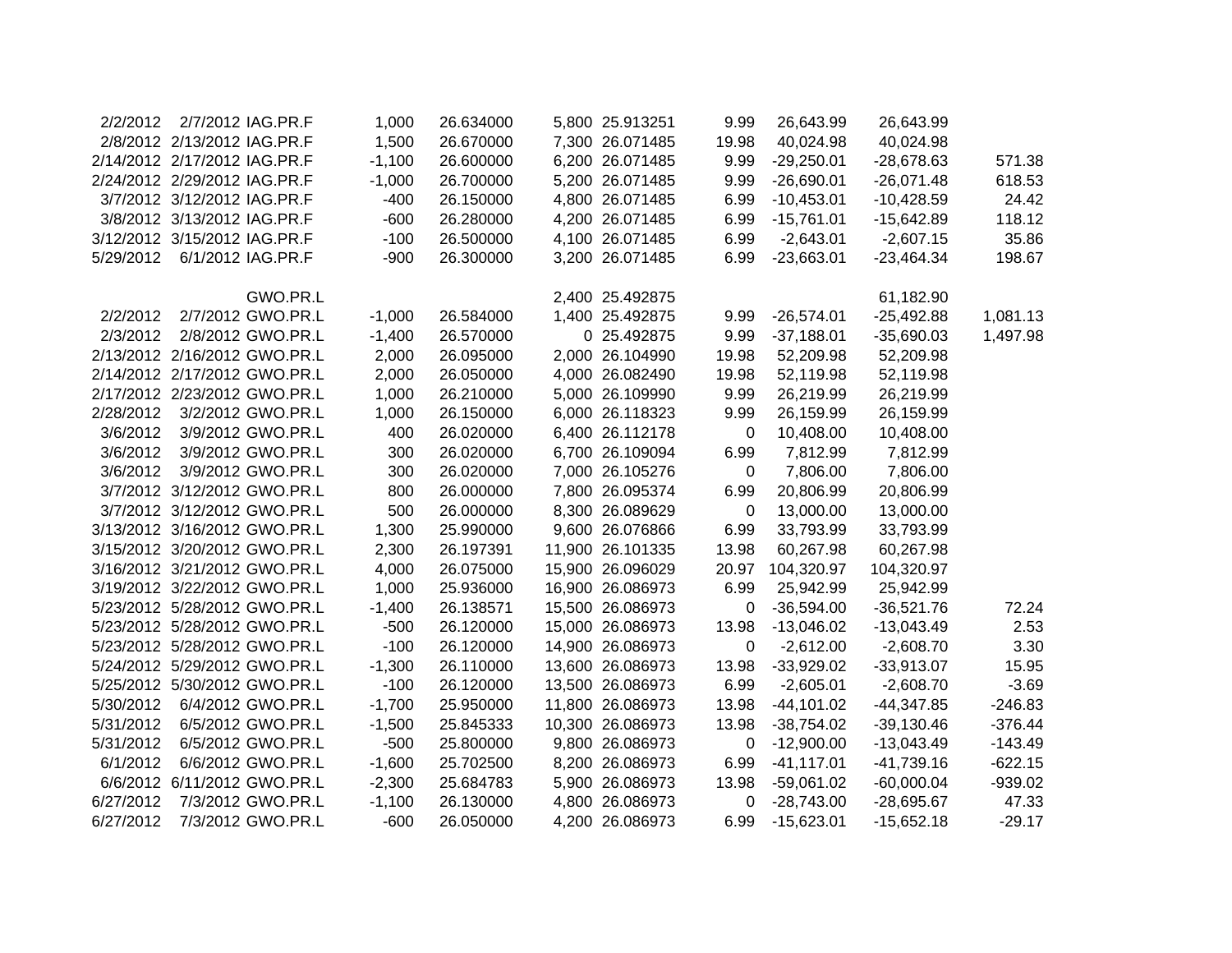|           |                              | YLO.PR.C                     |          |           | 23,400 | 7.160282         |             |              | 167,550.59   |              |
|-----------|------------------------------|------------------------------|----------|-----------|--------|------------------|-------------|--------------|--------------|--------------|
|           |                              | 2/13/2012 2/16/2012 YLO.PR.C | $-2,000$ | 0.950000  | 21,400 | 7.160282         | 9.99        | $-1,890.01$  | $-14,320.56$ | $-12,430.55$ |
|           |                              | 6/22/2012 6/27/2012 YLO.PR.C | $-1,500$ | 0.315000  | 19,900 | 7.160282         | 6.99        | $-465.51$    | $-10,740.42$ | $-10,274.91$ |
|           |                              | HSB.PR.E                     |          |           |        | 5,300 27.294081  |             |              | 144,658.63   |              |
| 1/3/2012  |                              | 1/6/2012 HSB.PR.E            | 200      | 27.260000 |        | 5,500 27.294658  | 9.99        | 5,461.99     | 5,461.99     |              |
| 1/4/2012  |                              | 1/9/2012 HSB.PR.E            | 1,700    | 27.179412 |        | 7,200 27.270222  | 19.98       | 46,224.98    | 46,224.98    |              |
|           |                              | 1/13/2012 1/18/2012 HSB.PR.E | 1,100    | 27.329091 |        | 8,300 27.279228  | 9.99        | 30,071.99    | 30,071.99    |              |
|           |                              | 1/25/2012 1/30/2012 HSB.PR.E | 2,500    | 27.450000 |        | 10,800 27.320608 | 19.98       | 68,644.98    | 68,644.98    |              |
|           |                              | 1/26/2012 1/31/2012 HSB.PR.E | 900      | 27.450000 |        | 11,700 27.331415 | 9.99        | 24,714.99    | 24,714.99    |              |
| 1/27/2012 |                              | 2/1/2012 HSB.PR.E            | 1,800    | 27.320000 |        | 13,500 27.331373 | 19.98       | 49,195.98    | 49,195.98    |              |
| 1/30/2012 |                              | 2/2/2012 HSB.PR.E            | 1,100    | 27.490000 |        | 14,600 27.344693 | 19.98       | 30,258.98    | 30,258.98    |              |
| 1/30/2012 |                              | 2/2/2012 HSB.PR.E            | 1,100    | 27.490000 |        | 15,700 27.354874 | 0           | 30,239.00    | 30,239.00    |              |
| 1/30/2012 |                              | 2/2/2012 HSB.PR.E            | 500      | 27.490000 |        | 16,200 27.359044 | 0           | 13,745.00    | 13,745.00    |              |
|           |                              | 4/25/2012 4/30/2012 HSB.PR.E | 900      | 27.050000 |        | 17,100 27.343188 | 6.99        | 24,351.99    | 24,351.99    |              |
|           |                              | 4/25/2012 4/30/2012 HSB.PR.E | 100      | 27.050000 |        | 17,200 27.341483 | $\Omega$    | 2,705.00     | 2,705.00     |              |
|           |                              | GWO.PR.H                     |          |           |        | 20,100 23.486082 |             |              | 472,070.25   |              |
| 2/6/2012  |                              | 2/9/2012 GWO.PR.H            | $-1,300$ | 25.160000 |        | 18,800 23.486082 | 19.98       | $-32,688.02$ | $-30,531.91$ | 2,156.11     |
| 2/6/2012  |                              | 2/9/2012 GWO.PR.H            | $-500$   | 25.120000 |        | 18,300 23.486082 | 0           | $-12,560.00$ | $-11,743.04$ | 816.96       |
|           |                              | 2/7/2012 2/10/2012 GWO.PR.H  | $-1,700$ | 25.157647 |        | 16,600 23.486082 | 19.98       | $-42,748.02$ | $-39,926.34$ | 2,821.68     |
|           |                              | 2/7/2012 2/10/2012 GWO.PR.H  | $-100$   | 25.140000 |        | 16,500 23.486082 | $\mathbf 0$ | $-2,514.00$  | $-2,348.61$  | 165.39       |
|           |                              | 2/8/2012 2/13/2012 GWO.PR.H  | $-3,600$ | 25.099444 |        | 12,900 23.486082 | 29.97       | $-90,328.03$ | $-84,549.90$ | 5,778.13     |
|           |                              | 2/9/2012 2/14/2012 GWO.PR.H  | $-1,500$ | 25.160000 |        | 11,400 23.486082 | 19.98       | $-37,720.02$ | $-35,229.12$ | 2,490.90     |
|           |                              | 2/9/2012 2/14/2012 GWO.PR.H  | $-100$   | 25.170000 |        | 11,300 23.486082 | $\mathbf 0$ | $-2,517.00$  | $-2,348.61$  | 168.39       |
|           |                              | 2/13/2012 2/16/2012 GWO.PR.H | $-1,000$ | 24.755000 |        | 10,300 23.486082 | 9.99        | $-24,745.01$ | $-23,486.08$ | 1,258.93     |
|           |                              | 2/22/2012 2/27/2012 GWO.PR.H | $-2,300$ | 24.389565 |        | 8,000 23.486082  | 19.98       | $-56,076.02$ | $-54,017.99$ | 2,058.03     |
|           |                              | 2/23/2012 2/28/2012 GWO.PR.H | $-3,900$ | 24.457436 |        | 4,100 23.486082  | 29.97       | $-95,354.03$ | $-91,595.72$ | 3,758.31     |
|           |                              | 2/23/2012 2/28/2012 GWO.PR.H | $-200$   | 24.460000 |        | 3,900 23.486082  | 0           | $-4,892.00$  | $-4,697.22$  | 194.78       |
| 2/27/2012 |                              | 3/1/2012 GWO.PR.H            | $-1,600$ | 24.915000 |        | 2,300 23.486082  | 29.97       | $-39,834.03$ | $-37,577.73$ | 2,256.30     |
| 2/27/2012 |                              | 3/1/2012 GWO.PR.H            | $-1,300$ | 24.840000 |        | 1,000 23.486082  | 0           | $-32,292.00$ | $-30,531.91$ | 1,760.09     |
| 2/28/2012 |                              | 3/2/2012 GWO.PR.H            | $-1,000$ | 24.980000 |        | 0 23.486082      | 9.99        | $-24,970.01$ | $-23,486.08$ | 1,483.93     |
|           |                              | ELF.PR.F                     |          |           |        | 12,200 22.200726 |             |              | 270,848.86   |              |
|           | 1/5/2012 1/10/2012 ELF.PR.F  |                              | $-1,600$ | 23.340625 |        | 10,600 22.200726 | 19.98       | $-37,325.02$ | $-35,521.16$ | 1,803.86     |
|           | 1/11/2012 1/16/2012 ELF.PR.F |                              | $-1,000$ | 23.630000 |        | 9,600 22.200726  | 9.99        | $-23,620.01$ | $-22,200.73$ | 1,419.28     |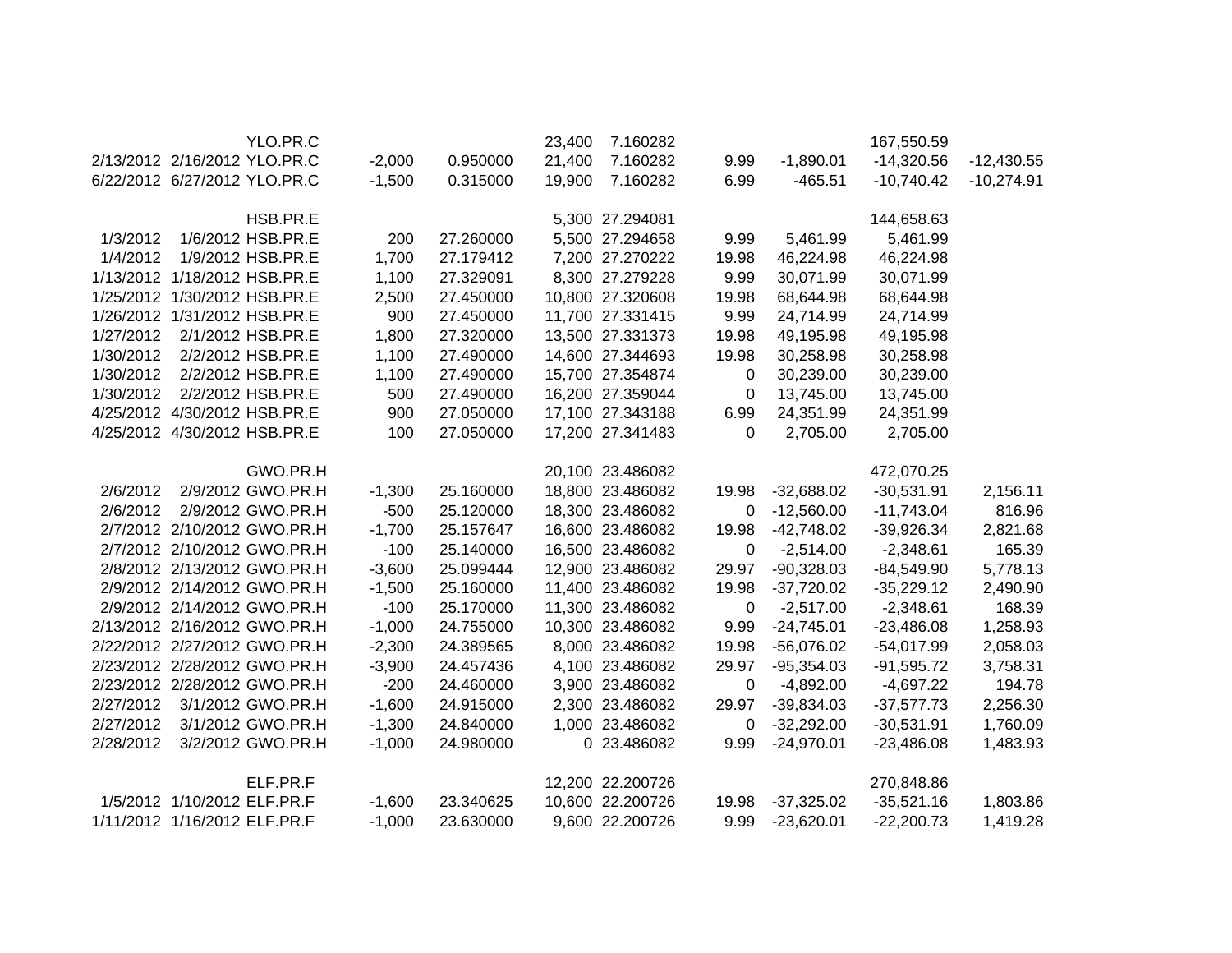| 1,419.28 | $-22,200.73$  | $-23,620.01$     | 9.99  | 8,600 22.200726  | 23.630000 | $-1,000$ | 1/12/2012 1/17/2012 ELF.PR.F |           |
|----------|---------------|------------------|-------|------------------|-----------|----------|------------------------------|-----------|
| 714.65   | $-11,100.36$  | $-11,815.01$     | 9.99  | 8,100 22.200726  | 23.650000 | $-500$   | 1/13/2012 1/18/2012 ELF.PR.F |           |
|          | 2,369.99      | 2,369.99         | 9.99  | 8,200 22.219008  | 23.600000 | 100      | 1/16/2012 1/19/2012 ELF.PR.F |           |
| 4,442.00 | $-44,438.02$  | -48,880.02       | 19.98 | 6,200 22.219008  | 24.450000 | $-2,000$ | 1/25/2012 1/30/2012 ELF.PR.F |           |
| 4,642.00 | $-44,438.02$  | $-49,080.02$     | 19.98 | 4,200 22.219008  | 24.550000 | $-2,000$ | 1/26/2012 1/31/2012 ELF.PR.F |           |
| 3,425.41 | $-31,106.61$  | $-34,532.02$     | 19.98 | 2,800 22.219008  | 24.680000 | $-1,400$ | 2/1/2012 ELF.PR.F            | 1/27/2012 |
| 2,621.00 | $-22,219.01$  | $-24,840.01$     | 9.99  | 1,800 22.219008  | 24.850000 | $-1,000$ | 2/2/2012 ELF.PR.F            | 1/30/2012 |
| 4,086.50 | $-33,328.51$  | $-37,415.01$     | 9.99  | 300 22.219008    | 24.950000 | $-1,500$ | 2/3/2012 ELF.PR.F            | 1/31/2012 |
| 803.31   | $-6,665.70$   | $-7,469.01$      | 9.99  | 0 22.219008      | 24.930000 | $-300$   | 2/8/2012 ELF.PR.F            | 2/3/2012  |
|          | 161,229.52    |                  |       | 8,800 18.321537  |           |          | CZP.PR.A                     |           |
| 0.00     | $-161,229.52$ | $0 - 161,229.53$ |       | 0 18.321537      | 18.321537 | $-8,800$ | 2/13/2012 2/13/2012 CZP.PR.A |           |
|          | 161,229.53    | 0 161,229.53     |       | 8,800 18.321537  | 18.321537 | 8,800    | 2/13/2012 2/13/2012 AZP.PR.A |           |
|          | 319,538.75    |                  |       | 14,200 22.502729 |           |          | IAG.PR.A                     |           |
| 185.46   | $-4,500.55$   | $-4,686.01$      | 9.99  | 14,000 22.502729 | 23.480000 | $-200$   | 1/9/2012 IAG.PR.A            | 1/4/2012  |
|          | 24,209.99     | 24,209.99        | 9.99  | 15,000 22.616546 | 24.200000 | 1,000    | 2/7/2012 IAG.PR.A            | 2/2/2012  |
| 926.74   | $-11,308.27$  | $-12,235.01$     | 9.99  | 14,500 22.616546 | 24.490000 | $-500$   | 2/13/2012 2/16/2012 IAG.PR.A |           |
| 749.38   | $-9,046.62$   | $-9,796.00$      | 0     | 14,100 22.616546 | 24.490000 | $-400$   | 2/13/2012 2/16/2012 IAG.PR.A |           |
| 950.07   | $-13,569.93$  | $-14,520.00$     | 0     | 13,500 22.616546 | 24.200000 | $-600$   | 2/14/2012 2/17/2012 IAG.PR.A |           |
| 786.74   | $-11,308.27$  | $-12,095.01$     | 9.99  | 13,000 22.616546 | 24.210000 | $-500$   | 2/14/2012 2/17/2012 IAG.PR.A |           |
|          | 119,834.95    | 119,834.95       | 34.95 | 18,000 22.991669 | 23.960000 | 5,000    | 3/8/2012 3/13/2012 IAG.PR.A  |           |
|          | 23,346.99     | 23,346.99        | 6.99  | 19,000 23.010370 | 23.340000 | 1,000    | 5/23/2012 5/28/2012 IAG.PR.A |           |
|          | 20,706.99     | 20,706.99        | 6.99  | 19,900 23.010253 | 23.000000 | 900      | 5/28/2012 5/31/2012 IAG.PR.A |           |
|          | 144,895.55    |                  |       | 10,300 14.067529 |           |          | YLO.PR.B                     |           |
|          | 121,324.75    |                  |       | 5,700 21.285044  |           |          | CCS.PR.C                     |           |
| 6,374.89 | $-63,855.13$  | $-70,230.02$     | 19.98 | 2,700 21.285044  | 23.416667 | $-3,000$ | 2/2/2012 CCS.PR.C            | 1/30/2012 |
| 2,444.97 | $-21,285.04$  | $-23,730.01$     | 9.99  | 1,700 21.285044  | 23.740000 | $-1,000$ | 2/23/2012 2/28/2012 CCS.PR.C |           |
| 3,988.44 | $-36,184.57$  | $-40,173.01$     | 9.99  | 0 21.285044      | 23.637059 | $-1,700$ | 3/1/2012 CCS.PR.C            | 2/27/2012 |
|          | 56,159.97     | 56,159.97        | 29.97 | 2,400 23.399988  | 23.387500 | 2,400    | 3/6/2012 CCS.PR.C            | 3/1/2012  |
| 73.02    | $-18,719.99$  | $-18,793.01$     | 6.99  | 1,600 23.399988  | 23.500000 | $-800$   | 3/8/2012 CCS.PR.C            | 3/5/2012  |
|          | 4,686.99      | 4,686.99         | 6.99  | 1,800 23.403872  | 23.400000 | 200      | 3/9/2012 3/14/2012 CCS.PR.C  |           |
| 45.85    | $-7,021.16$   | $-7,067.01$      | 6.99  | 1,500 23.403872  | 23.580000 | $-300$   | 3/12/2012 3/15/2012 CCS.PR.C |           |
|          | 23,406.99     | 23,406.99        | 6.99  | 2,500 23.405119  | 23.400000 | 1,000    | 3/13/2012 3/16/2012 CCS.PR.C |           |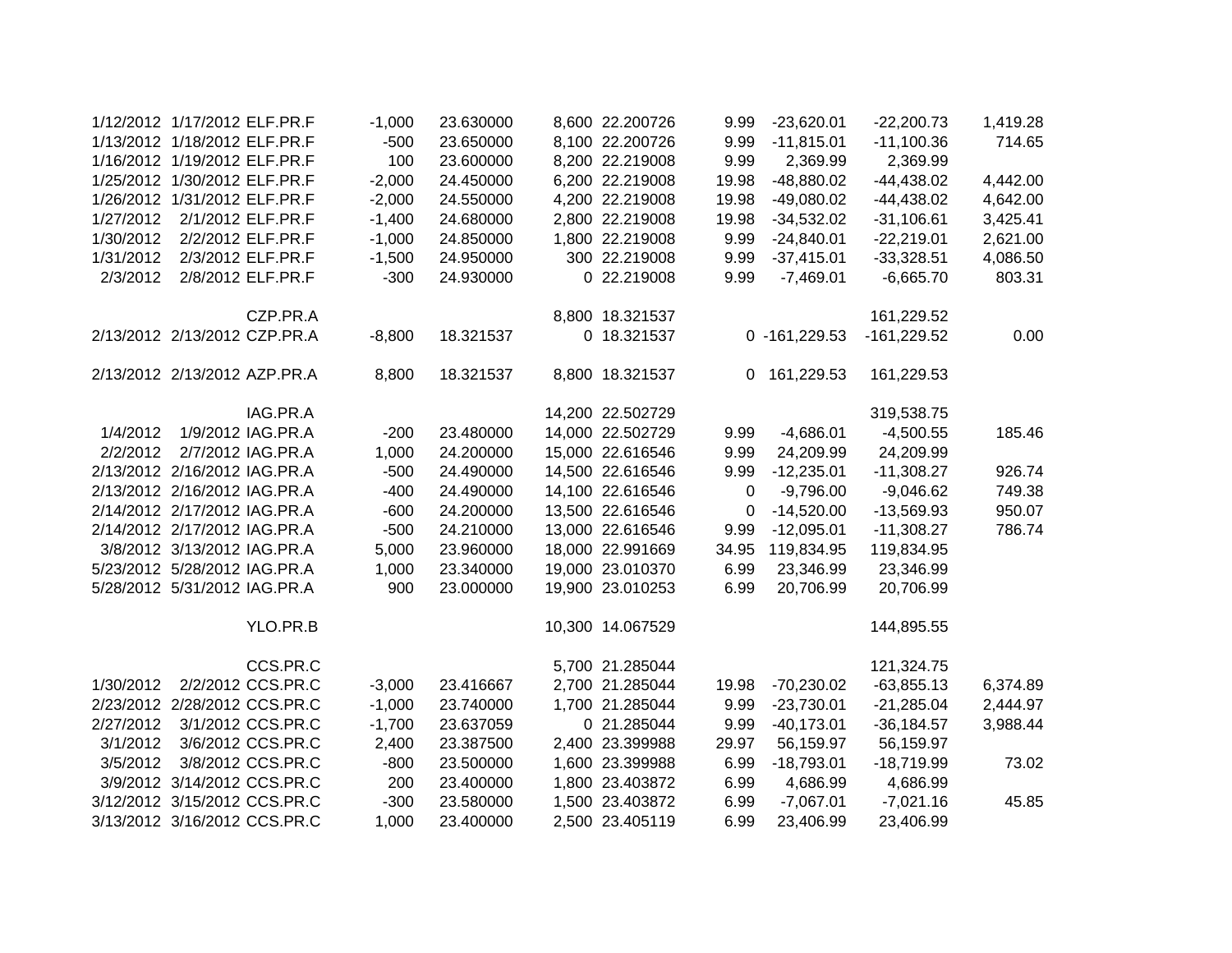|           | 3/15/2012 3/20/2012 CCS.PR.C |                   | $-600$   | 23.500000 | 1,900 23.405119  | 0                | $-14,100.00$ | $-14,043.07$ | 56.93       |
|-----------|------------------------------|-------------------|----------|-----------|------------------|------------------|--------------|--------------|-------------|
|           | 3/15/2012 3/20/2012 CCS.PR.C |                   | $-400$   | 23.510000 | 1,500 23.405119  | 6.99             | $-9,397.01$  | $-9,362.05$  | 34.96       |
|           | 3/16/2012 3/21/2012 CCS.PR.C |                   | 1,000    | 23.300000 | 2,500 23.365868  | 6.99             | 23,306.99    | 23,306.99    |             |
| 5/1/2012  |                              | 5/4/2012 CCS.PR.C | 1,000    | 23.100000 | 3,500 23.291903  | 6.99             | 23,106.99    | 23,106.99    |             |
|           |                              |                   |          |           |                  |                  |              |              |             |
|           |                              | ELF.PR.G          |          |           | 5,800 20.701835  |                  |              | 120,070.65   |             |
| 1/27/2012 |                              | 2/1/2012 ELF.PR.G | $-300$   | 23.100000 | 5,500 20.701835  | 0                | $-6,930.00$  | $-6,210.55$  | 719.45      |
| 1/27/2012 |                              | 2/1/2012 ELF.PR.G | $-100$   | 23.140000 | 5,400 20.701835  | 9.99             | $-2,304.01$  | $-2,070.18$  | 233.83      |
| 1/30/2012 |                              | 2/2/2012 ELF.PR.G | $-2,500$ | 23.088000 | 2,900 20.701835  | 19.98            | $-57,700.02$ | $-51,754.59$ | 5,945.43    |
| 2/2/2012  |                              | 2/7/2012 ELF.PR.G | $-1,600$ | 23.150000 | 1,300 20.701835  | 19.98            | $-37,020.02$ | $-33,122.94$ | 3,897.08    |
| 2/3/2012  |                              | 2/8/2012 ELF.PR.G | $-800$   | 23.211250 | 500 20.701835    | 9.99             | $-18,559.01$ | $-16,561.47$ | 1,997.54    |
| 2/3/2012  |                              | 2/8/2012 ELF.PR.G | $-500$   | 23.160000 | 0 20.701835      | $\Omega$         | $-11,580.00$ | $-10,350.92$ | 1,229.08    |
|           |                              | BNS.PR.X          |          |           | 3,300 27.366909  |                  |              | 90,310.80    |             |
|           |                              | CSE.PR.A          |          |           | 3,000 20.089613  |                  |              | 60,268.84    |             |
|           | 1/26/2012 1/31/2012 CSE.PR.A |                   | 1,000    | 18.210000 | 4,000 19.622208  | 9.99             | 18,219.99    | 18,219.99    |             |
| 1/27/2012 |                              | 2/1/2012 CSE.PR.A | 2,100    | 18.491429 | 6,100 19.234561  | 9.99             | 38,841.99    | 38,841.99    |             |
| 1/30/2012 |                              | 2/2/2012 CSE.PR.A | 2,900    | 18.625517 | 9,000 19.041643  | 29.97            | 54,043.97    | 54,043.97    |             |
| 1/31/2012 |                              | 2/3/2012 CSE.PR.A | 2,000    | 18.485000 | 11,000 18.942252 | 19.98            | 36,989.98    | 36,989.98    |             |
|           | 5/18/2012 5/24/2012 CSE.PR.A |                   | $-600$   | 17.150000 | 10,400 18.942252 | 6.99             | $-10,283.01$ | $-11,365.35$ | $-1,082.34$ |
|           | 5/22/2012 5/25/2012 CSE.PR.A |                   | $-1,000$ | 17.179000 | 9,400 18.942252  | 6.99             | $-17,172.01$ | $-18,942.25$ | $-1,770.24$ |
|           | 5/24/2012 5/29/2012 CSE.PR.A |                   | $-600$   | 17.256667 | 8,800 18.942252  | 6.99             | $-10,347.01$ | $-11,365.35$ | $-1,018.34$ |
|           | 5/24/2012 5/29/2012 CSE.PR.A |                   | $-400$   | 17.110000 | 8,400 18.942252  | 0                | $-6,844.00$  | $-7,576.90$  | $-732.90$   |
|           | 5/28/2012 5/31/2012 CSE.PR.A |                   | $-900$   | 17.110000 | 7,500 18.942252  | $\boldsymbol{0}$ | $-15,399.00$ | $-17,048.03$ | $-1,649.03$ |
|           | 5/28/2012 5/31/2012 CSE.PR.A |                   | $-200$   | 17.110000 | 7,300 18.942252  | 6.99             | $-3,415.01$  | $-3,788.45$  | $-373.44$   |
| 5/30/2012 |                              | 6/4/2012 CSE.PR.A | $-1,000$ | 17.050000 | 6,300 18.942252  | $\mathbf 0$      | $-17,050.00$ | $-18,942.25$ | $-1,892.25$ |
| 5/30/2012 |                              | 6/4/2012 CSE.PR.A | $-500$   | 17.050000 | 5,800 18.942252  | 6.99             | $-8,518.01$  | $-9,471.13$  | $-953.12$   |
| 5/31/2012 |                              | 6/5/2012 CSE.PR.A | $-1,500$ | 17.050000 | 4,300 18.942252  | 6.99             | $-25,568.01$ | $-28,413.38$ | $-2,845.37$ |
| 6/1/2012  |                              | 6/6/2012 CSE.PR.A | $-1,100$ | 17.254545 | 3,200 18.942252  | 6.99             | $-18,973.01$ | $-20,836.48$ | $-1,863.47$ |
|           | 6/13/2012 6/18/2012 CSE.PR.A |                   | $-400$   | 18.500000 | 2,800 18.942252  | 6.99             | $-7,393.01$  | $-7,576.90$  | $-183.89$   |
|           | 6/19/2012 6/22/2012 CSE.PR.A |                   | $-1,000$ | 18.500000 | 1,800 18.942252  | 6.99             | $-18,493.01$ | $-18,942.25$ | $-449.24$   |
|           | 6/20/2012 6/25/2012 CSE.PR.A |                   | $-1,700$ | 18.750588 | 100 18.942252    | 6.99             | $-31,869.01$ | $-32,201.83$ | $-332.82$   |
|           | 6/20/2012 6/25/2012 CSE.PR.A |                   | $-100$   | 18.760000 | 0 18.942252      | 0                | $-1,876.00$  | $-1,894.23$  | $-18.23$    |
|           |                              |                   |          |           |                  |                  |              |              |             |
|           |                              | FN.PR.A           |          |           | 4,800 19.024983  |                  |              | 91,319.92    |             |
|           | 1/25/2012 1/30/2012 FN.PR.A  |                   | $-500$   | 20.950000 | 4,300 19.024983  | 9.99             | $-10,465.01$ | $-9,512.49$  | 952.52      |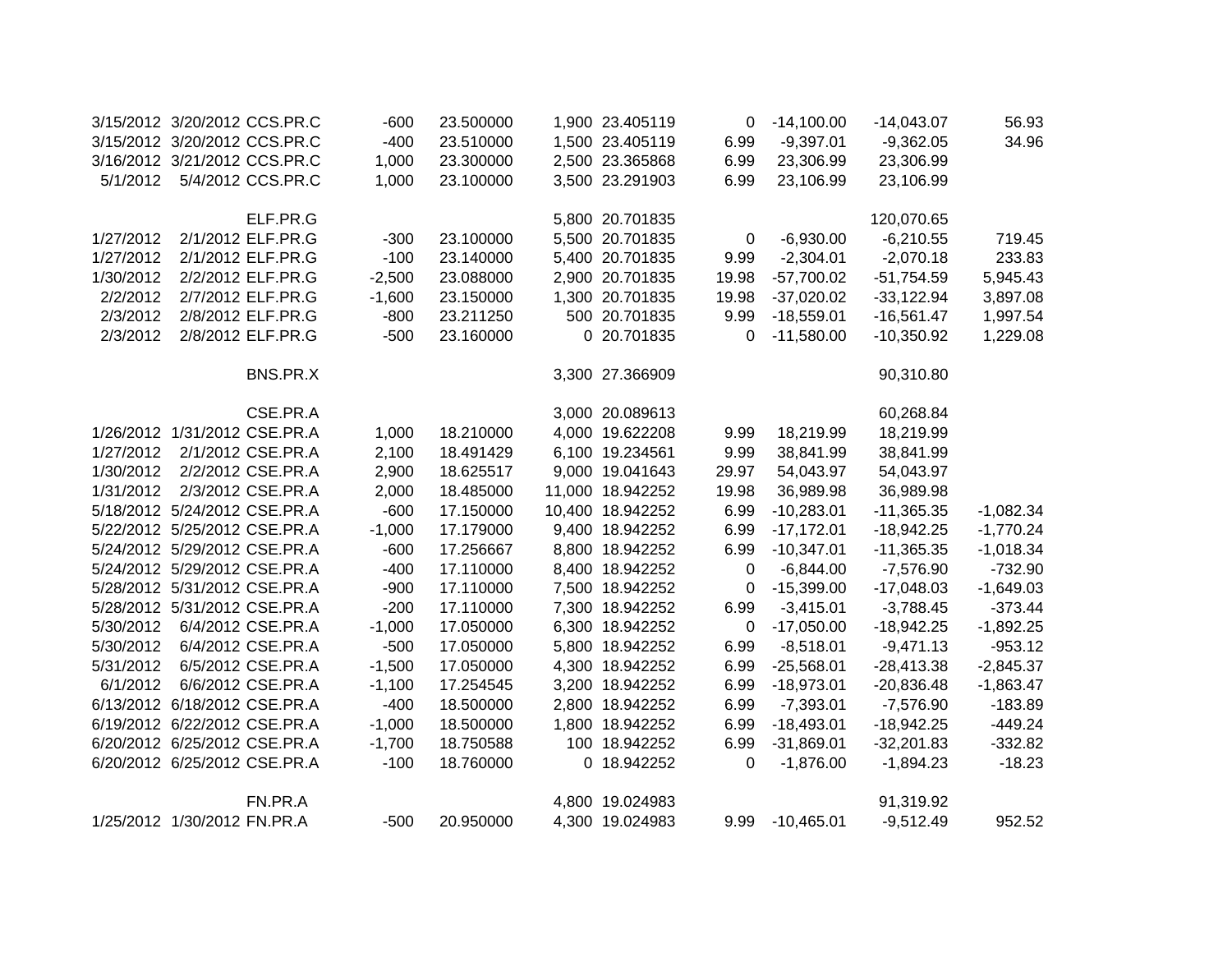| 1/31/2012 |                              | 2/3/2012 FN.PR.A             | $-500$   | 20.752000 |       | 3,800 19.024983  | 9.99        | $-10,366.01$ | $-9,512.49$  | 853.52    |
|-----------|------------------------------|------------------------------|----------|-----------|-------|------------------|-------------|--------------|--------------|-----------|
| 3/5/2012  |                              | 3/8/2012 FN.PR.A             | 900      | 19.550000 |       | 4,700 19.127006  | 6.99        | 17,601.99    | 17,601.99    |           |
|           | 3/8/2012 3/13/2012 FN.PR.A   |                              | 1,000    | 19.270000 |       | 5,700 19.153319  | 6.99        | 19,276.99    | 19,276.99    |           |
|           | 3/15/2012 3/20/2012 FN.PR.A  |                              | 700      | 19.500000 |       | 6,400 19.191237  | $\mathbf 0$ | 13,650.00    | 13,650.00    |           |
|           | 3/15/2012 3/20/2012 FN.PR.A  |                              | 500      | 19.490000 |       | 6,900 19.213900  | 6.99        | 9,751.99     | 9,751.99     |           |
|           |                              | IFC.PR.A                     |          |           |       | 2,000 24.808950  |             |              | 49,617.90    |           |
|           | 1/25/2012 1/30/2012 IFC.PR.A |                              | $-1,900$ | 25.500526 |       | 100 24.808950    | 9.99        | $-48,441.01$ | $-47,137.01$ | 1,304.00  |
|           | 1/25/2012 1/30/2012 IFC.PR.A |                              | $-100$   | 25.510000 |       | 0 24.808950      | 0           | $-2,551.00$  | $-2,480.90$  | 70.11     |
|           |                              | DFN.PR.A                     |          |           |       | 2,900 10.319303  |             |              | 29,925.98    |           |
| 1/27/2012 |                              | 2/1/2012 DFN.PR.A            | $-2,900$ | 10.290000 |       | 0 10.319303      | 9.99        | $-29,831.01$ | $-29,925.98$ | $-94.97$  |
|           |                              | RY.PR.T                      |          |           |       | 1,500 27.500660  |             |              | 41,250.99    |           |
|           |                              | LBS.PR.A                     |          |           | 1,100 | 9.849082         |             |              | 10,833.99    |           |
|           | 2/23/2012 2/28/2012 LBS.PR.A |                              | 1,700    | 10.170000 |       | 2,800 10.047493  | 9.99        | 17,298.99    | 17,298.99    |           |
|           | 2/24/2012 2/29/2012 LBS.PR.A |                              | 1,500    | 10.170000 |       | 4,300 10.092551  | 9.99        | 15,264.99    | 15,264.99    |           |
| 2/27/2012 |                              | 3/1/2012 LBS.PR.A            | 4,700    | 10.194681 |       | 9,000 10.148106  | 19.98       | 47,934.98    | 47,934.98    |           |
| 3/1/2012  |                              | 3/6/2012 LBS.PR.A            | $-5,200$ | 10.185769 |       | 3,800 10.148106  | 29.97       | $-52,936.03$ | $-52,770.15$ | 165.88    |
|           | 3/13/2012 3/16/2012 LBS.PR.A |                              | $-2,300$ | 10.150000 |       | 1,500 10.148106  | 6.99        | $-23,338.01$ | $-23,340.64$ | $-2.63$   |
|           | 3/16/2012 3/21/2012 LBS.PR.A |                              | $-1,500$ | 10.172000 |       | 0 10.148106      | 6.99        | $-15,251.01$ | $-15,222.16$ | 28.85     |
| 1/4/2012  |                              | 1/9/2012 GWO.PR.M            | 2,600    | 25.600000 |       | 2,600 25.607685  | 19.98       | 66,579.98    | 66,579.98    |           |
| 1/27/2012 |                              | 2/1/2012 GWO.PR.M            | $-400$   | 26.705000 |       | 2,200 25.607685  | 9.99        | $-10,672.01$ | $-10,243.07$ | 428.94    |
| 2/3/2012  |                              | 2/8/2012 GWO.PR.M            | 1,800    | 26.771667 |       | 4,000 26.133974  | 9.99        | 48,198.99    | 48,198.99    |           |
| 2/6/2012  |                              | 2/9/2012 GWO.PR.M            | 2,500    | 26.916000 |       | 6,500 26.439364  | 29.97       | 67,319.97    | 67,319.97    |           |
| 2/6/2012  |                              | 2/9/2012 GWO.PR.M            | 700      | 26.990000 |       | 7,200 26.492898  | 0           | 18,893.00    | 18,893.00    |           |
|           |                              | 2/7/2012 2/10/2012 GWO.PR.M  | 900      | 26.760000 |       | 8,100 26.523809  | 9.99        | 24,093.99    | 24,093.99    |           |
|           |                              | 2/8/2012 2/13/2012 GWO.PR.M  | 2,000    | 26.785000 |       | 10,100 26.577509 | 19.98       | 53,589.98    | 53,589.98    |           |
|           |                              | 2/9/2012 2/14/2012 GWO.PR.M  | 300      | 26.850000 |       | 10,400 26.586329 | 9.99        | 8,064.99     | 8,064.99     |           |
|           |                              | 2/17/2012 2/20/2012 GWO.PR.M | $-600$   | 26.501667 |       | 9,800 26.586329  | 9.99        | $-15,891.01$ | $-15,951.80$ | $-60.79$  |
|           |                              | 2/22/2012 2/27/2012 GWO.PR.M | $-1,800$ | 26.240000 |       | 8,000 26.586329  | 19.98       | $-47,212.02$ | $-47,855.39$ | $-643.37$ |
|           |                              | 2/22/2012 2/27/2012 GWO.PR.M | $-500$   | 26.270000 |       | 7,500 26.586329  | 0           | $-13,135.00$ | $-13,293.16$ | $-158.16$ |
|           |                              | 2/22/2012 2/27/2012 GWO.PR.M | $-300$   | 26.280000 |       | 7,200 26.586329  | 0           | $-7,884.00$  | $-7,975.90$  | $-91.90$  |
| 3/6/2012  |                              | 3/9/2012 GWO.PR.M            | $-900$   | 26.280000 |       | 6,300 26.586329  | 6.99        | $-23,645.01$ | $-23,927.70$ | $-282.69$ |
|           |                              | 3/7/2012 3/12/2012 GWO.PR.M  | $-100$   | 26.330000 |       | 6,200 26.586329  | $\Omega$    | $-2,633.00$  | $-2,658.63$  | $-25.63$  |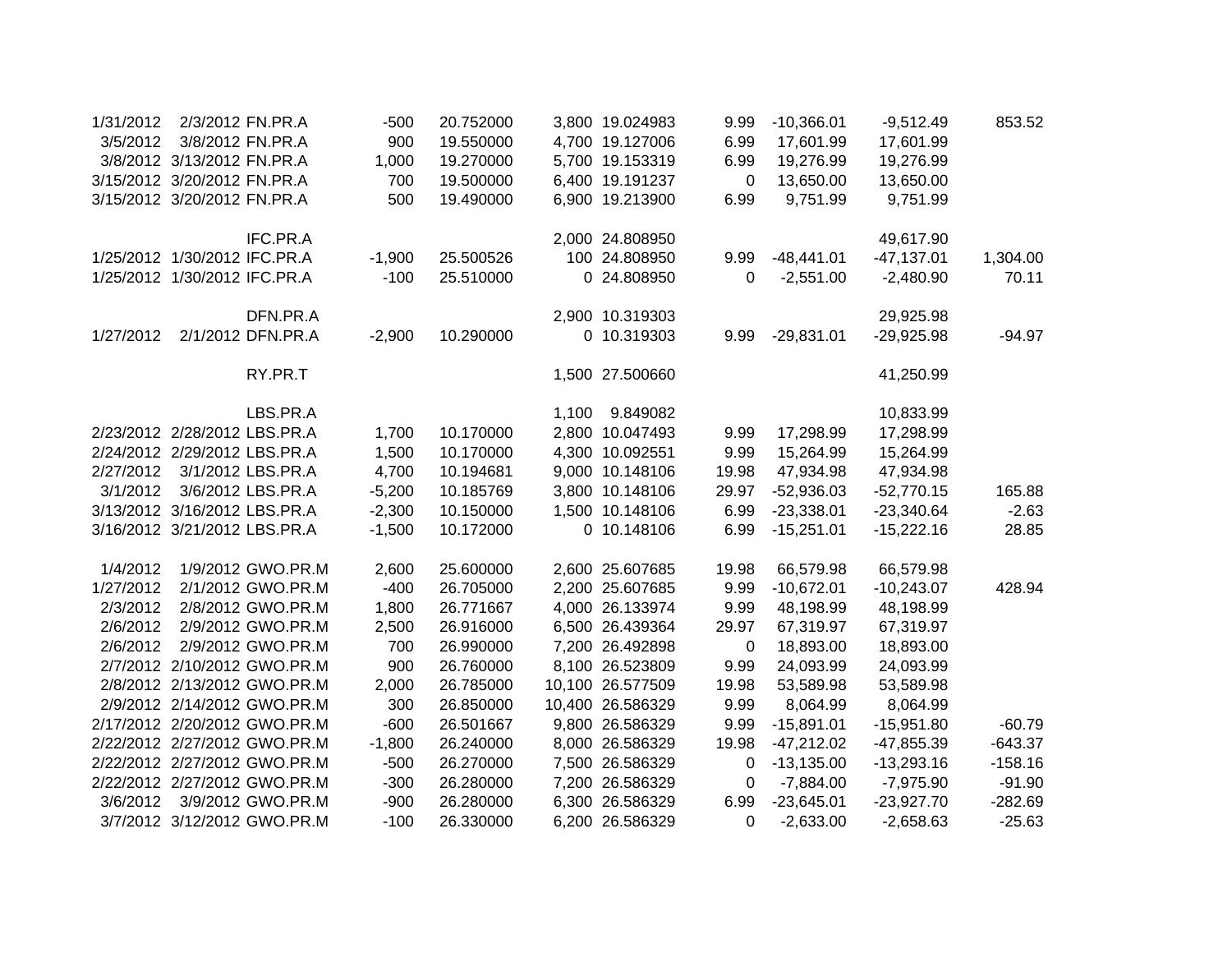|           | 3/7/2012 3/12/2012 GWO.PR.M  | $-100$   | 26.330000 |       | 6,100 26.586329  | 6.99  | $-2,626.01$  | $-2,658.63$  | $-32.62$    |
|-----------|------------------------------|----------|-----------|-------|------------------|-------|--------------|--------------|-------------|
|           | 3/8/2012 3/13/2012 GWO.PR.M  | $-500$   | 26.300000 |       | 5,600 26.586329  | 6.99  | $-13,143.01$ | $-13,293.16$ | $-150.15$   |
|           | 3/13/2012 3/16/2012 GWO.PR.M | $-1,100$ | 26.200000 |       | 4,500 26.586329  | 6.99  | $-28,813.01$ | $-29,244.96$ | $-431.95$   |
|           | 3/14/2012 3/19/2012 GWO.PR.M | $-100$   | 26.250000 |       | 4,400 26.586329  | 6.99  | $-2,618.01$  | $-2,658.63$  | $-40.62$    |
|           | 3/16/2012 3/21/2012 GWO.PR.M | $-900$   | 26.300000 |       | 3,500 26.586329  | 6.99  | $-23,663.01$ | $-23,927.70$ | $-264.69$   |
|           | 3/19/2012 3/22/2012 GWO.PR.M | $-1,000$ | 26.308000 |       | 2,500 26.586329  | 6.99  | $-26,301.01$ | $-26,586.33$ | $-285.32$   |
|           | 3/20/2012 3/23/2012 GWO.PR.M | $-2,500$ | 26.161600 |       | 0 26.586329      | 6.99  | $-65,397.01$ | $-66,465.82$ | $-1,068.81$ |
|           | 1/11/2012 1/16/2012 BNA.PR.E | 1,400    | 24.100000 |       | 1,400 24.107136  | 9.99  | 33,749.99    | 33,749.99    |             |
|           | 3/23/2012 3/28/2012 BNA.PR.E | $-700$   | 24.800000 |       | 700 24.107136    | 6.99  | $-17,353.01$ | $-16,875.00$ | 478.01      |
|           | 3/27/2012 3/30/2012 BNA.PR.E | $-700$   | 24.800000 |       | 0 24.107136      | 6.99  | $-17,353.01$ | $-16,875.00$ | 478.01      |
|           | 1/25/2012 1/30/2012 TD.PR.K  | 1,300    | 27.424615 |       | 1,300 27.432300  | 9.99  | 35,661.99    | 35,661.99    |             |
|           | 4/19/2012 4/24/2012 TD.PR.K  | $-1,300$ | 27.010769 |       | 0 27.432300      | 6.99  | $-35,107.01$ | $-35,661.99$ | $-554.98$   |
|           | 1/26/2012 1/31/2012 TD.PR.I  | 1,000    | 27.330000 |       | 1,000 27.339990  | 9.99  | 27,339.99    | 27,339.99    |             |
|           | 4/10/2012 4/13/2012 TD.PR.I  | $-500$   | 26.990000 |       | 500 27.339990    | 6.99  | $-13,488.01$ | $-13,670.00$ | $-181.99$   |
|           | 4/13/2012 4/18/2012 TD.PR.I  | $-500$   | 26.884000 |       | 0 27.339990      | 6.99  | $-13,435.01$ | $-13,670.00$ | $-234.99$   |
| 1/30/2012 | 2/2/2012 TD.PR.E             | 1,000    | 27.175000 |       | 1,000 27.184990  | 9.99  | 27,184.99    | 27,184.99    |             |
| 1/31/2012 | 2/3/2012 TD.PR.E             | 1,000    | 27.100000 |       | 2,000 27.147490  | 9.99  | 27,109.99    | 27,109.99    |             |
|           | 4/4/2012 4/10/2012 TD.PR.E   | $-1,000$ | 26.751000 |       | 1,000 27.147490  | 6.99  | $-26,744.01$ | $-27,147.49$ | $-403.48$   |
|           | 4/5/2012 4/11/2012 TD.PR.E   | $-1,000$ | 26.889000 |       | 0 27.147490      | 6.99  | $-26,882.01$ | $-27,147.49$ | $-265.48$   |
|           | 2/13/2012 2/16/2012 YLO.PR.D | 2,000    | 0.950000  | 2,000 | 0.954995         | 9.99  | 1,909.99     | 1,909.99     |             |
|           | 6/22/2012 6/27/2012 YLO.PR.D | 1,500    | 0.300000  | 3,500 | 0.676280         | 6.99  | 456.99       | 456.99       |             |
|           | 2/22/2012 2/27/2012 GWO.PR.P | 4,400    | 25.020000 |       | 4,400 25.024541  | 19.98 | 110,107.98   | 110,107.98   |             |
|           | 2/23/2012 2/28/2012 GWO.PR.P | 3,400    | 25.279412 |       | 7,800 25.139481  | 29.97 | 85,979.97    | 85,979.97    |             |
|           | 2/24/2012 2/29/2012 GWO.PR.P | 1,000    | 25.400000 |       | 8,800 25.170221  | 9.99  | 25,409.99    | 25,409.99    |             |
| 2/27/2012 | 3/1/2012 GWO.PR.P            | 4,200    | 25.487857 |       | 13,000 25.275915 | 39.96 | 107,088.96   | 107,088.96   |             |
| 2/27/2012 | 3/1/2012 GWO.PR.P            | 700      | 25.480000 |       | 13,700 25.286343 | 0     | 17,836.00    | 17,836.00    |             |
| 2/27/2012 | 3/1/2012 GWO.PR.P            | 500      | 25.490000 |       | 14,200 25.293514 | 0     | 12,745.00    | 12,745.00    |             |
| 2/28/2012 | 3/2/2012 GWO.PR.P            | 2,200    | 25.589091 |       | 16,400 25.334383 | 19.98 | 56,315.98    | 56,315.98    |             |
| 3/1/2012  | 3/6/2012 GWO.PR.P            | 3,500    | 25.866000 |       | 19,900 25.429891 | 39.96 | 90,570.96    | 90,570.96    |             |
| 3/1/2012  | 3/6/2012 GWO.PR.P            | 400      | 25.850000 |       | 20,300 25.438169 | 0     | 10,340.00    | 10,340.00    |             |
| 3/1/2012  | 3/6/2012 GWO.PR.P            | 100      | 25.850000 |       | 20,400 25.440188 | 0     | 2,585.00     | 2,585.00     |             |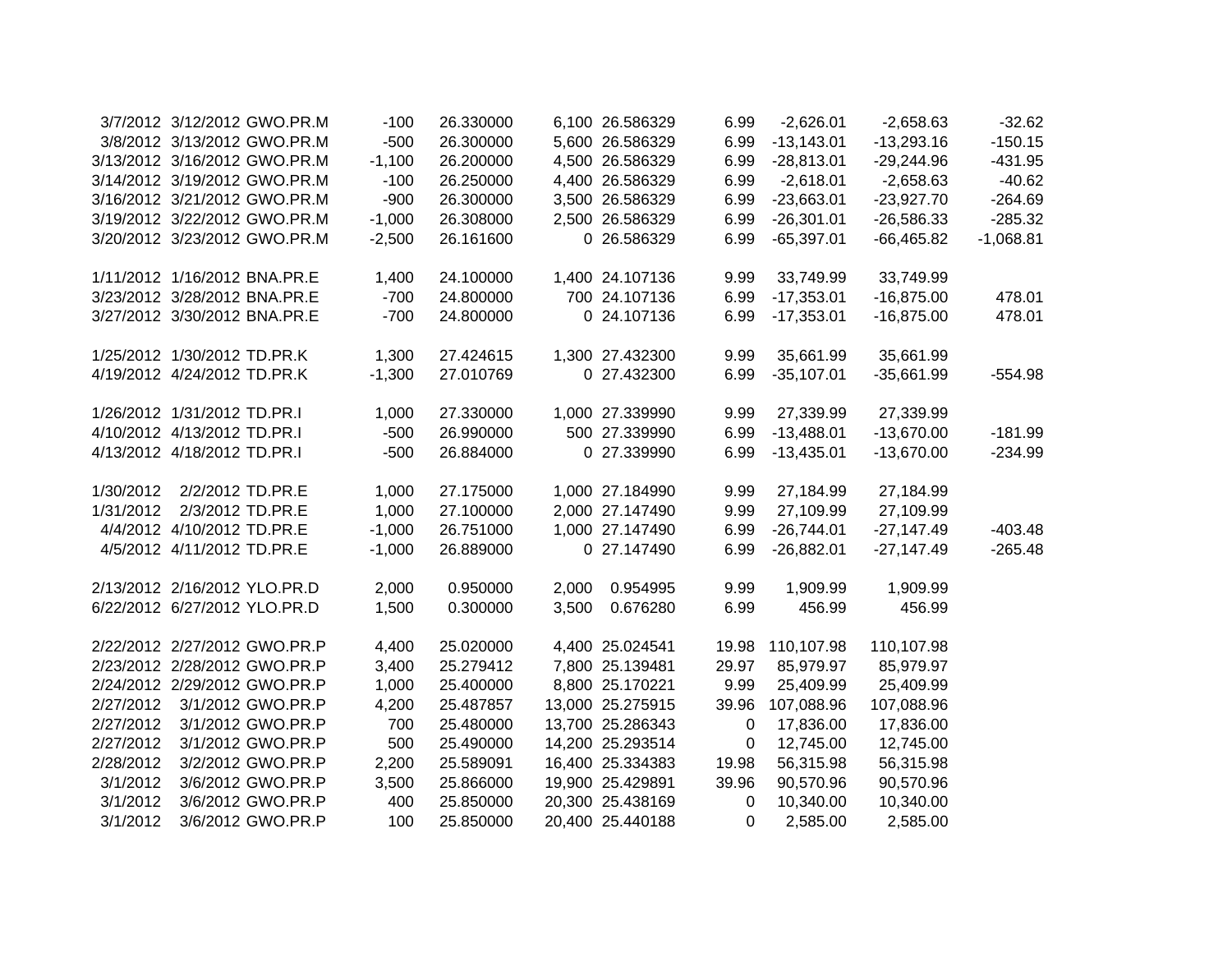|           | 4/13/2012 4/18/2012 GWO.PR.P | $-500$   | 25.800000 |       | 19,900 25.440188 | $\mathbf 0$  | $-12,900.00$      | $-12,720.09$  | 179.91    |
|-----------|------------------------------|----------|-----------|-------|------------------|--------------|-------------------|---------------|-----------|
|           | 4/13/2012 4/18/2012 GWO.PR.P | $-500$   | 25.800000 |       | 19,400 25.440188 | 6.99         | $-12,893.01$      | $-12,720.09$  | 172.92    |
|           | 5/24/2012 5/29/2012 GWO.PR.P | $-7,000$ | 25.940429 |       | 12,400 25.440188 |              | 27.96 -181,555.04 | $-178,081.32$ | 3,473.73  |
|           | 5/25/2012 5/30/2012 GWO.PR.P | $-2,300$ | 25.971739 |       | 10,100 25.440188 | 20.97        | $-59,714.03$      | $-58,512.43$  | 1,201.60  |
|           | 5/25/2012 5/30/2012 GWO.PR.P | $-800$   | 25.990000 |       | 9,300 25.440188  | 0            | $-20,792.00$      | $-20,352.15$  | 439.85    |
|           | 5/25/2012 5/30/2012 GWO.PR.P | $-100$   | 26.010000 |       | 9,200 25.440188  | 0            | $-2,601.00$       | $-2,544.02$   | 56.98     |
|           | 5/28/2012 5/31/2012 GWO.PR.P | $-900$   | 26.020000 |       | 8,300 25.440188  | 0            | $-23,418.00$      | $-22,896.17$  | 521.83    |
|           | 5/28/2012 5/31/2012 GWO.PR.P | $-100$   | 26.050000 |       | 8,200 25.440188  | 6.99         | $-2,598.01$       | $-2,544.02$   | 53.99     |
| 5/30/2012 | 6/4/2012 GWO.PR.P            | 700      | 25.620000 |       | 8,900 25.455116  | 6.99         | 17,940.99         | 17,940.99     |           |
| 5/30/2012 | 6/4/2012 GWO.PR.P            | 200      | 25.620000 |       | 9,100 25.458740  | $\mathbf 0$  | 5,124.00          | 5,124.00      |           |
| 5/31/2012 | 6/5/2012 GWO.PR.P            | 1,700    | 25.620588 |       | 10,800 25.485510 | 13.98        | 43,568.98         | 43,568.98     |           |
| 5/31/2012 | 6/5/2012 GWO.PR.P            | 500      | 25.660000 |       | 11,300 25.493231 | 0            | 12,830.00         | 12,830.00     |           |
| 6/1/2012  | 6/6/2012 GWO.PR.P            | 1,300    | 25.650000 |       | 12,600 25.509406 | 0            | 33,345.00         | 33,345.00     |           |
| 6/1/2012  | 6/6/2012 GWO.PR.P            | 300      | 25.600000 |       | 12,900 25.512596 | 13.98        | 7,693.98          | 7,693.98      |           |
|           | 6/6/2012 6/11/2012 GWO.PR.P  | 1,400    | 25.505714 |       | 14,300 25.511923 | 0            | 35,708.00         | 35,708.00     |           |
|           | 6/6/2012 6/11/2012 GWO.PR.P  | 900      | 25.570000 |       | 15,200 25.516281 | 13.98        | 23,026.98         | 23,026.98     |           |
| 6/27/2012 | 7/3/2012 GWO.PR.P            | 1,500    | 25.733333 |       | 16,700 25.536614 | 13.98        | 38,613.98         | 38,613.98     |           |
| 6/27/2012 | 7/3/2012 GWO.PR.P            | 800      | 25.790000 |       | 17,500 25.548197 | $\mathbf{0}$ | 20,632.00         | 20,632.00     |           |
| 6/27/2012 | 7/3/2012 GWO.PR.P            | 200      | 25.790000 |       | 17,700 25.550930 | $\mathbf 0$  | 5,158.00          | 5,158.00      |           |
|           | 3/23/2012 3/28/2012 BAM.PR.M | 600      | 22.350000 |       | 600 22.361650    | 6.99         | 13,416.99         | 13,416.99     |           |
|           | 3/23/2012 3/28/2012 BAM.PR.M | 400      | 22.350000 |       | 1,000 22.356990  | 0            | 8,940.00          | 8,940.00      |           |
|           | 3/27/2012 3/30/2012 BAM.PR.M | 700      | 22.367143 |       | 1,700 22.361171  | $\mathbf 0$  | 15,657.00         | 15,657.00     |           |
|           | 3/27/2012 3/30/2012 BAM.PR.M | 300      | 22.376667 |       | 2,000 22.366990  | 6.99         | 6,719.99          | 6,719.99      |           |
|           | 4/19/2012 4/24/2012 BAM.PR.M | $-700$   | 23.350000 |       | 1,300 22.366990  | 0            | $-16,345.00$      | $-15,656.89$  | 688.11    |
|           | 4/19/2012 4/24/2012 BAM.PR.M | $-500$   | 23.360000 |       | 800 22.366990    | 6.99         | $-11,673.01$      | $-11,183.50$  | 489.51    |
| 5/1/2012  | 5/4/2012 BAM.PR.M            | $-600$   | 23.400000 |       | 200 22.366990    | 6.99         | $-14,033.01$      | $-13,420.19$  | 612.82    |
| 5/1/2012  | 5/4/2012 BAM.PR.M            | $-200$   | 23.390000 |       | 0 22.366990      | $\mathbf 0$  | $-4,678.00$       | $-4,473.40$   | 204.60    |
|           | 4/24/2012 4/27/2012 BMO.PR.P | 1,000    | 26.900000 |       | 1,000 26.906990  | 6.99         | 26,906.99         | 26,906.99     |           |
|           | 5/23/2012 5/28/2012 BMO.PR.P | $-800$   | 26.710000 |       | 200 26.906990    | 0            | $-21,368.00$      | $-21,525.59$  | $-157.59$ |
|           | 5/23/2012 5/28/2012 BMO.PR.P | $-100$   | 26.710000 |       | 100 26.906990    | $\mathbf 0$  | $-2,671.00$       | $-2,690.70$   | $-19.70$  |
|           | 5/23/2012 5/28/2012 BMO.PR.P | $-100$   | 26.710000 |       | 0 26.906990      | 6.99         | $-2,664.01$       | $-2,690.70$   | $-26.69$  |
|           | 5/18/2012 5/24/2012 LFE.PR.A | 800      | 9.840000  | 800   | 9.848738         | 6.99         | 7,878.99          | 7,878.99      |           |
|           | 5/22/2012 5/25/2012 LFE.PR.A | 1,700    | 9.895294  | 2,500 | 9.883192         | 6.99         | 16,828.99         | 16,828.99     |           |
|           | 5/24/2012 5/29/2012 LFE.PR.A | 1,700    | 9.900000  | 4,200 | 9.891659         | 6.99         | 16,836.99         | 16,836.99     |           |